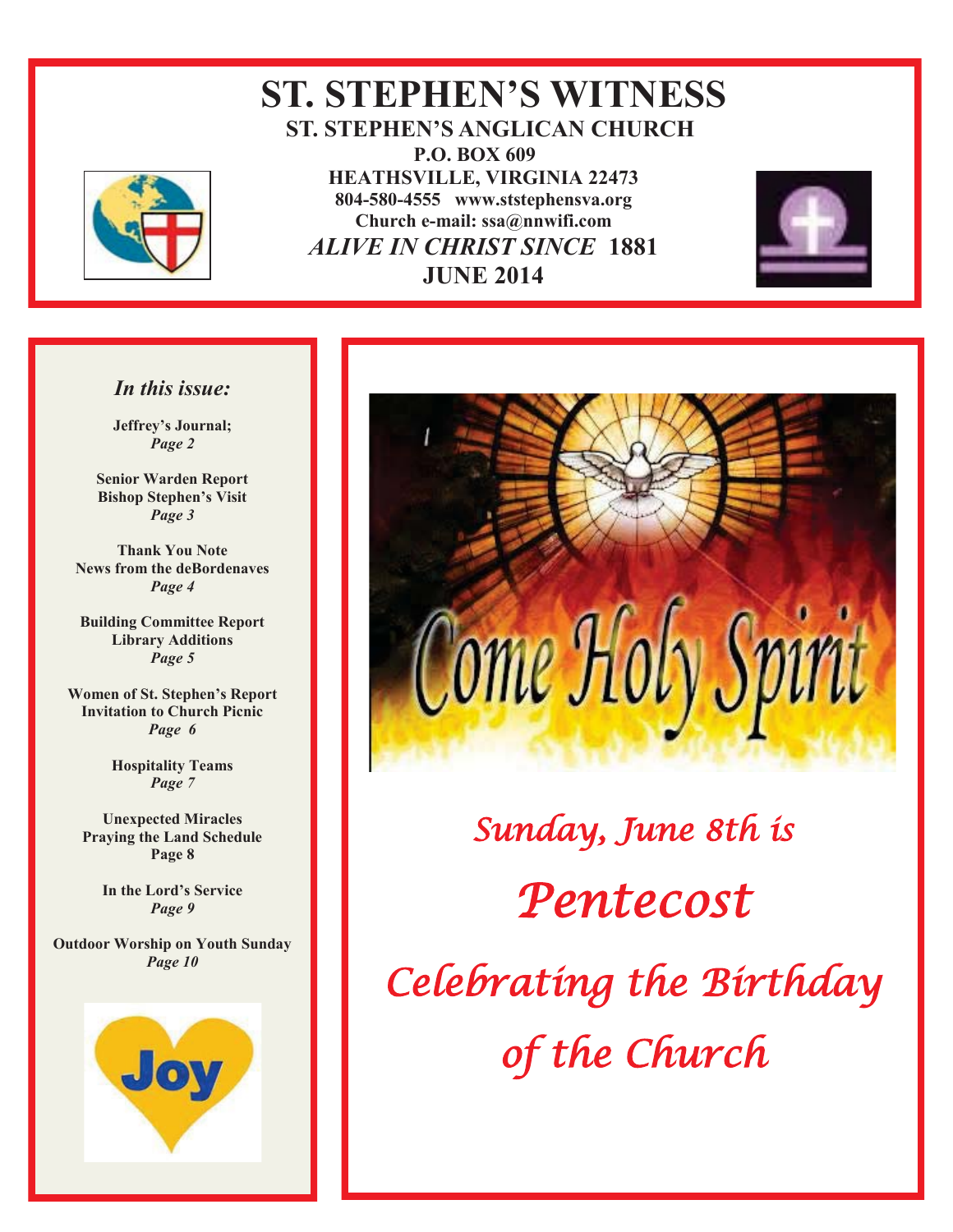# Jeffrey ' s Journal



So then, just as you received Christ Jesus as Lord, continue to live your lives in him, rooted and built up in him, strengthened in the faith as you were taught, and overflowing with thankfulness. [Colossians 2:6-7]

The young Church in Colossae had come under a challenge. Heresy was being taught there. Paul addressed the matter in this letter, not naming the various heresies, but talking about true faith. In these two verses, the Bible speaks volumes to us about the faith of a worshiping community, such as ours here at St. Stephen's. Five elements of faith are highlighted, and in considering them, we can see the obligation we have to one another in this community.

1. "Live your life in Christ." This means to accept the reality of the indwelling of the Holy Spirit, as Jesus promised to send us. With the Holy Spirit in us, we not only believe with our heads, but we surrender to Him our motives, our appetites, our priorities and our decisions. A faith community filled with people who simply believe that Jesus is their Savior but have not walked in the reality of the Spirit within us is soon a tepid group indistinguishable from the rest of the world.

2. Be "rooted in Christ." The root is what holds a tree in place. The root brings nourishment to the rest of the plant. Not only is each one of us called to be rooted in Christ, but He is the foundation and chief cornerstone of our congregation. (Ephesians 2:20) If not, then we soon stray from our true purpose. And like a tree with unhealthy roots, we can easily be blown over by a storm.

3. Be "built up in Christ." It is not easy being a Christian, particularly in a culture that is rapidly becoming secular, and scornful of what we believe and stand for. We need to be encouraged and affirmed in our faith. We need to learn the faith with more sophistication and conviction. We

need to be equipped for ministry. We need to be held accountable. All of that happens in a healthy Christian community. We do it for each other. We need each other.

4. Be "strengthened in the faith." Head knowledge will not change the world. To be what Jesus calls us to be requires believers who exercise their will in Jesus' name. It requires the courage to act on our belief, trusting in the promises of God. When we are strengthened in the faith, we make a decision to trust God. And when we share our testimonies about how God has kept His promises in our life, we help to strengthen one another's faith. When push comes to shove, when things become difficult, when you are called upon to sacrifice and risk and sweat and bleed for the work of the Kingdom of God, you will be ready to trust Him if you are strengthened in the faith. The calling card of any healthy congregation of Christians is their trust in God to keep His promises.

5. Be "overflowing with thankfulness." Our mission is to spread the Good News of Jesus Christ. If it is truly good news, we ought to be people of great joy and enthusiasm. If we truly believe all the things the Bible tells us that God has done for us, is doing for us, and is going to bring to completion, there is no other possible frame of heart than overflowing thankfulness. An attitude of gratitude is contagious and attractive. It is the natural result of true faith, and it should be easy for us to model this for one another.

This is a good way to focus our prayer for our brothers and sisters in Christ as we walk together through the challenges that face us as a congregation. God will bless us and keep us.

As Paul said to the Colossians, "...the Gospel is growing and bearing fruit throughout the whole world—just as it has been doing among you since the day you heard it and truly understood God's grace." (Colossians 1:6)

> Yours in Christ, Jeffrey Cerar, Pastor

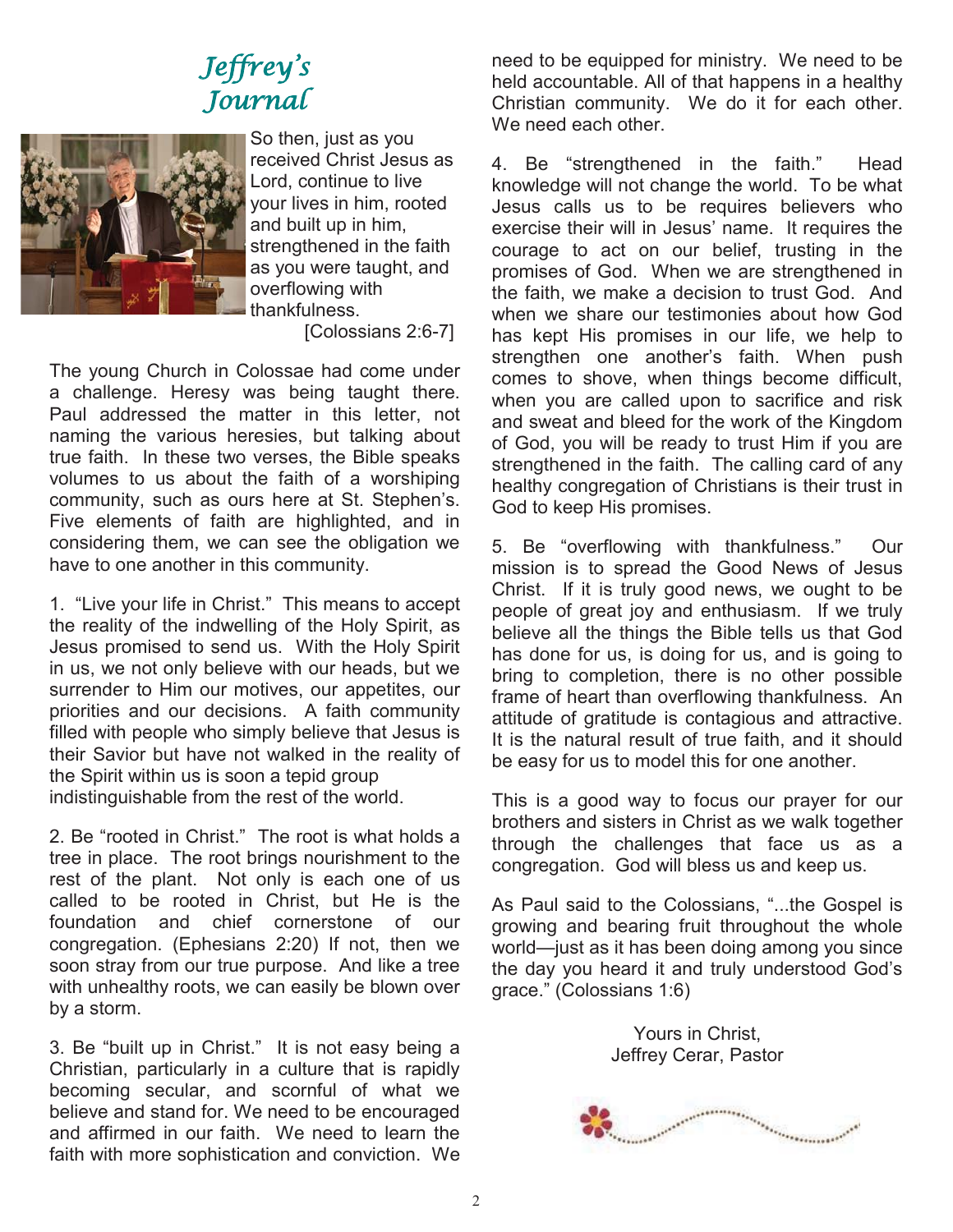

# Senior Warden Report

WOW! What a weekend we had with Bishop Guernsey and his wife, the Rev. Meg Guernsey. What a blessing they are to us. We had a

weekend full of the Holy Spirit. Bishop Guernsey taught us how to pray for healing, both of body and spirit. Members of our congregation were touched and healed. Miracles happened in front of our eyes. Meg taught us how to rest in the Lord in our daily lives and in our spiritual walk .They both opened up avenues for us to be more powerful disciples of the Lord and more caring, loving members of our church family. Bishop John has such a wonderful talent for injecting humor into his delivery of life's' important walk with our Lord. If you were not able to attend the weekend – in part or in whole—I urge you to visit our St. Stephen's website to hear the talks given by Bishop John and Meg and Bishop Guernsey's sermon on Sunday, May 11. We continue to give thanks for these two wonderful people.

As a result of the study on healing by Bishop Guernsey some people in the congregation are looking into offering a workshop on healing led by leaders from Northern Virginia. They would come to Heathsville and, perhaps spend a weekend helping us to learn how to best use the healing powers given to us by the Holy Spirit. If you want more information about this contact Jeffrey or Gayle Marston.

With Mother's Day one week behind us and Father's Day just around the corner my thoughts have turned to family. I am struck by the fact that our children know us so well that they know exactly how to please us. They know our favorite things and what makes us happy. I received a beautiful pair of soft leather gardening gloves and a wonderful crackled glass hummingbird feeder. My children know how much I love gardening and that hummingbirds are my favorite birds. I know that they give these kinds of gifts because they love me and want to please me. That in itself is a wonderful gift. The call we receive from our daughter every week, just to say" Hi, I love you and am checking on you to see how you are doing" is another wonderful gift. The unsolicited love that they have for us is a blessing that I cherish. The Lord showed me that this is an example of the love he desires from us. As our heavenly father, he wants our love just as we, as earthly parents, are so happy to receive the love of our children. That is all he asks of us—to love him above everything else in our lives. I can just imagine how happy he is when his children show their love for him in their everyday lives. That is why he created us—to love him. Each time I am reminded of the love of my children it reminds me to love God more and try to show that love to others. We are his children- created by him for his pleasure. God promises to love us and gives us the privilege to be called his children and be a member of his family. What an awesome family we belong to!

"If anyone loves me, he will obey my teaching. My Father will love him, and we will come to him and make our home with him." John 14:23

In His Service, Elaine Price

Welcome Bishop Kaziimba



We are blessed by our friendship with the Rt. Rev. Stephen Kaziimba, Bishop of the Anglican Diocese of Mityana, Uganda. Bishop Stephen will visit us for a few days this month, and will preach at our worship on June 22. He will also be our

guest at the church picnic that afternoon. He is in the USA working with a publisher on his book on equipping the saints for ministry. Don't miss this special opportunity to enjoy God's gifts through this man of deep faith.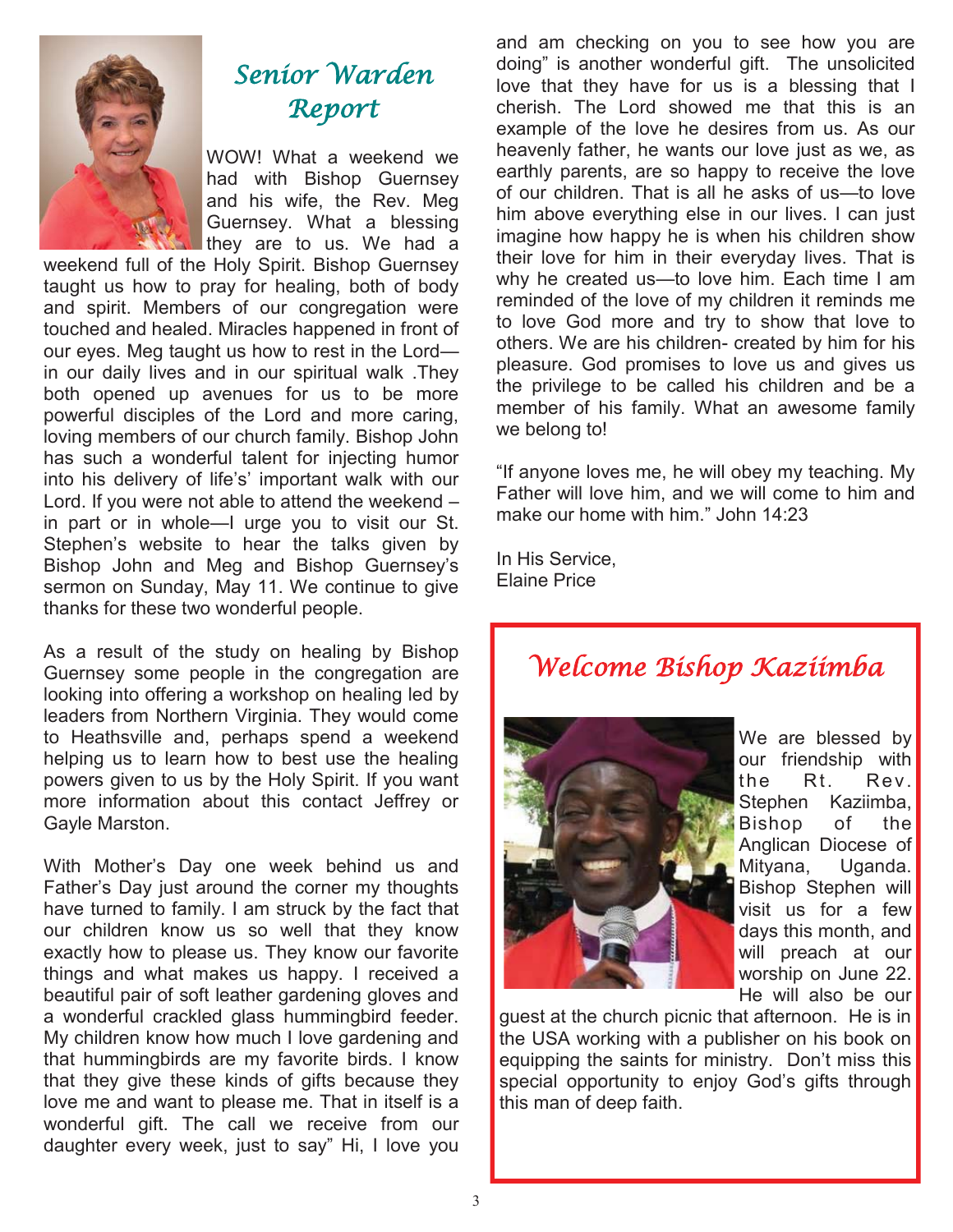

*Dear Friends at St. Stephen's:*

*I want to thank everyone in the St. Stephen's family for all the cards, emails, telephone calls and especially the prayers you made in my behalf during my recent back surgery. I was assured the surgery I was to undergo was "routine." However, my personal definition of routine back surgery is when it is being performed on someone else. I did have complete confidence in the surgeon. But knowing that his hand was being steadied by HIS hand through your collective will and prayers was comforting beyond any expectations.* 

*Melinda and I are very grateful for your active participation in my recovery.* 

*Fred Wimberly* 



# "...that the Fulani may hear the Gospel."

There are now several ways you can be informed about the Fulani and join in prayer for them. Send an e-mail to fulaniprayer@gmail.com and ask to be on its mailing list. Information can also be found on Twitter at #fulaniprayer or on Facebook at fulaniprayer.

Recipe for faith:

Start with the heart of God for all peoples, Mix in the 10 million Fulani who have never heard of Jesus Christ,

Look for whatever God is using to take them the G o s p e l, Borrow all the information you can find, Keep it saturated and warm with prayer Wait (for a looong time) for lasting results.

Tad deBordenave

# A Complete Joy

We all have skills that can benefit others. In the winter, I received a nudge from God to do something to help raise funds for our new church building. As the weather started to change, I recorded the transition toward Spring through the medium of watercolor. (Joy #1) I found an effective reasonable way to share art in a small setting. (Joy#2) I shared a response toward the beauty in God's creation with others. (Joy#3) I appreciate the vision of the Building Committee and communicated this to the people interested in my art. (Joy#4) Finally I placed the results of this project in the collection plate this past Sunday. ( J o y # 5 )

A Recipe For Joy

- 1. Take 1 heart softened by the Holy Spirit
- 2. Mix with knowledge of God's blessings
- 3. Blend with others inside and outside the church
- 4. Give it all back to God as a personal thank you.

Connie de Bordenave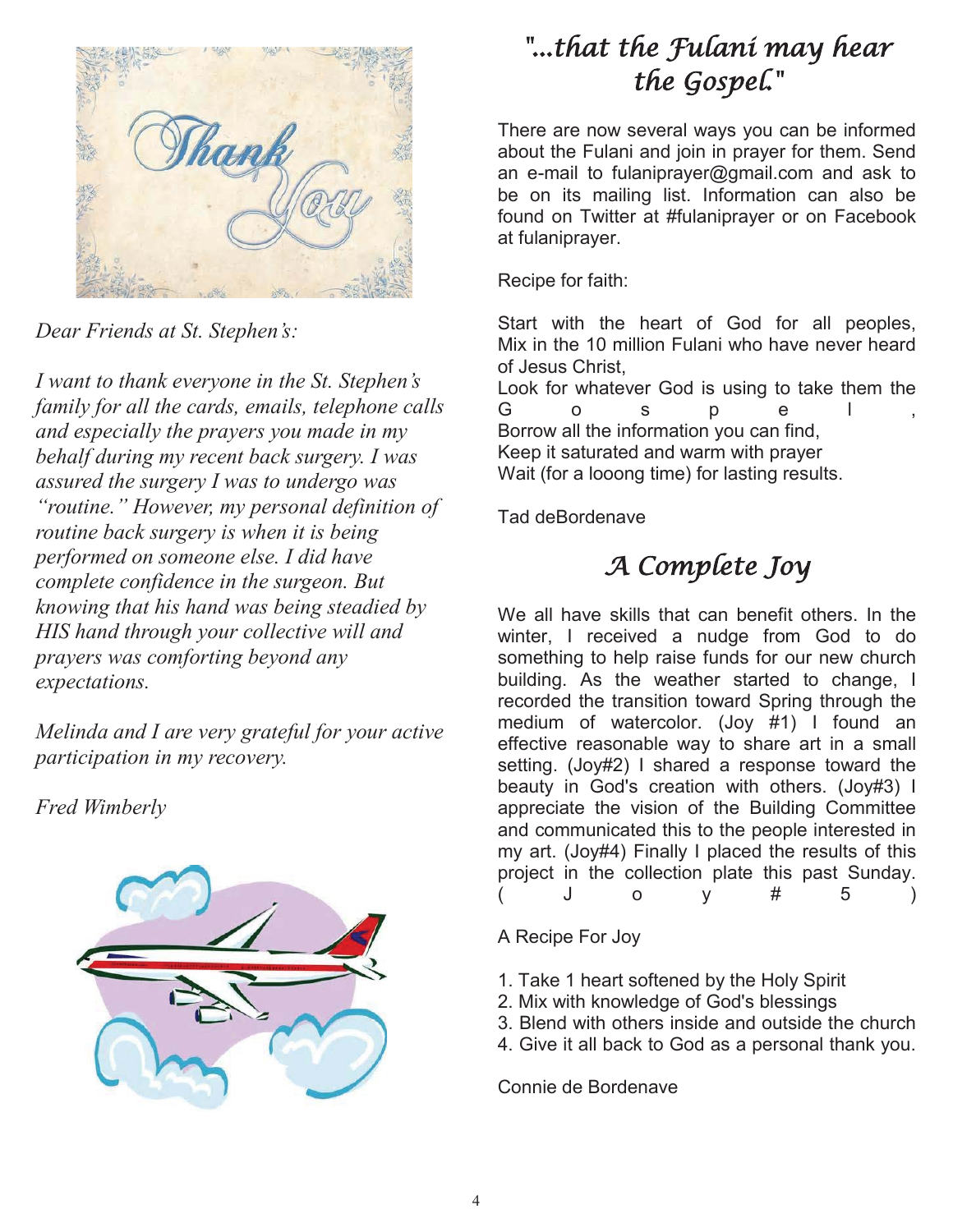## Building Committee Report

Proverbs 3:6: "In all thy ways acknowledge Him, and He shall direct thy paths."

The Building Committee met on Thursday, 15 May to review where we are and where we're headed. Since last month's report several developments have happened:

- VDOT has the approved Traffic Management Plan and we are awaiting their approval for the Hwy 360 entryway to our new property. Once we have VDOT's approval we intend to have that entryway constructed as soon as practical.
- David Norden, our architect, sent us a draft of the reduced size of the church, now about 11,500 sq. ft. This was done Pro Bono…any further details will entail payment to him.
- George Beckett, our chairman, guided us through BC member's reactions to that draft.
- We agreed that we will continue to build the entire church. (not Phase 1; then Phase 2).
- We agreed that there would be one contract to include the site prep and the church building. (not two separate contracts).
- We agreed to stay within the Vestry's guidelines, keeping the contract to not more than \$2 million.
- After we had a look at the kitchen of the United Methodist Church in Heathsville, on 10 May during Bishop Guernsey's visit, we agreed that what they have is the kind of kitchen we want. They kindly offered us detailed plans of that kitchen.
- We modified the architect's sketches in several areas and all were in agreement with those modifications.
- We plan to review our concept with three builders who were not among those we had been considering. First of those meetings was held on 19 May.

The Building Committee works closely with the

Vestry and seeks Vestry approval whenever funding is involved.

We are motivated to keep this project moving forward as rapidly as possible, and we'll continue to update you on the website, in the newsletter, and with frequent 3 minute updates at Church.

These are exciting times and we need your love, prayers and support as we move this challenge towards a successful conclusion.

Submitted on behalf of the Building Committee by George Beckett (Chairman)



Library Additions



1. 2014 Mere Anglicanism Conference Charleston, SC. *Science, Faith and Apologetics: An Answer for the Hope that is Within Us.* Audio. 10 discs.

2. *The God Delusion Debate: Richard Dawkins vs. John Lennox.* DVD 2009. 112 minutes.

3. *Darwin's Doubt: The Explosive Origin of Animal Life and the Case for Intelligent Design* by Stephen C. Meyer 2013.

4. *God and Stephen Hawking: Whose Design Is It Anyway?* by John C. Lennox 2011.

5. *Apologetics for a New Generation: A Biblical and Culturally Relevant Approach to Talking about God* edited by Sean McDowell 2009.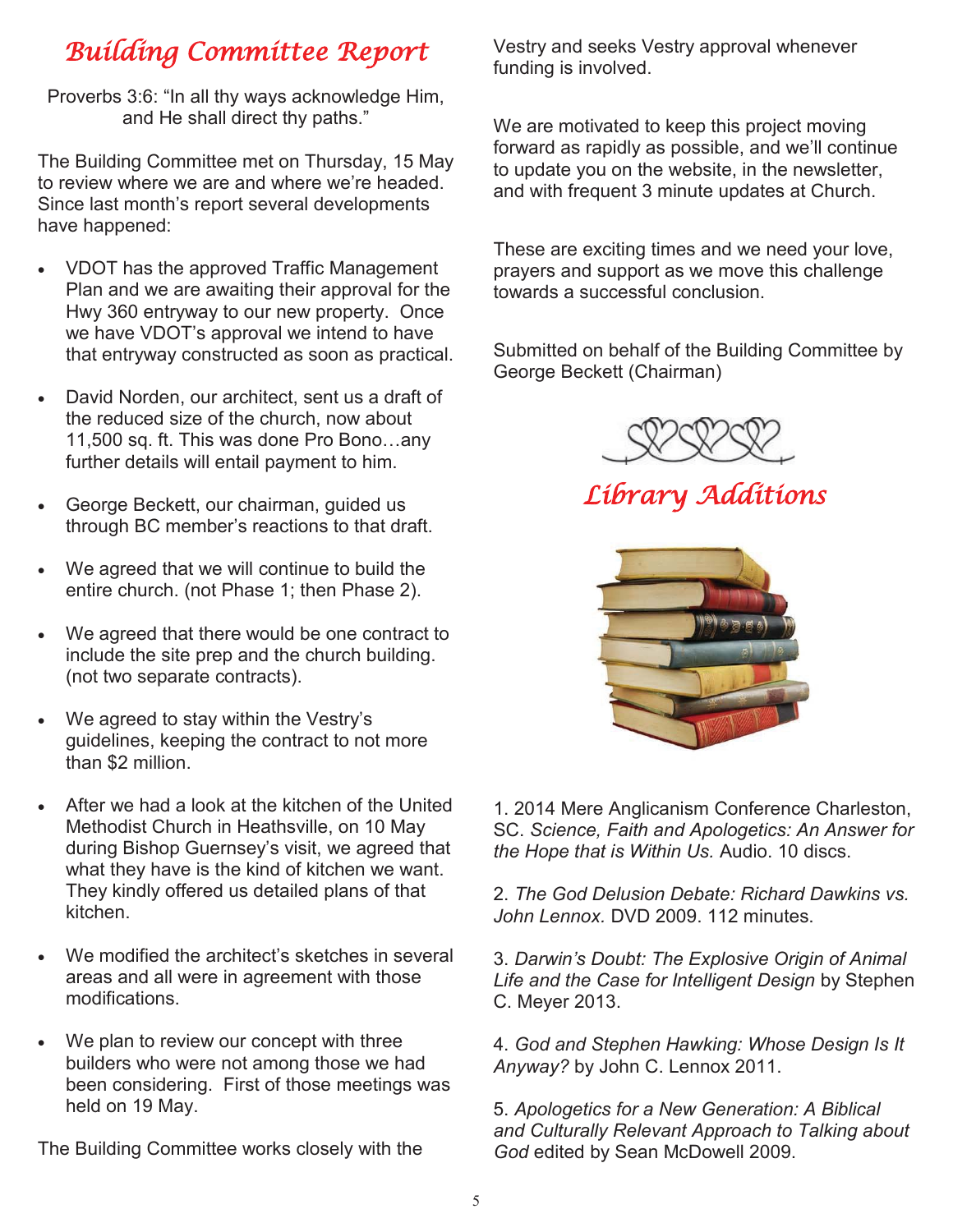

Dear Ladies of St. Stephen's,

May was a wonderful month as spring finally returned to the Northern Neck and we were surrounded by the beauty of the season. Jeanne Hickey reported in early May that the Teacher Appreciation gifts we worked on in April were a huge success. Jeanne had purchased a pot of marigolds to place in each shopping bag, and she engaged the school children in wrapping the pots in tissue paper and then Jeanne had them deliver a bag to each teacher. It was great news to learn that the project we began was turned into a multigenerational undertaking when the school children became involved. Thank you, Jeanne, for all you did to complete these gifts of recognition for the teachers at the elementary school.

Most decidedly the highlight of May came during the luncheon we enjoyed with Meg Guernsey on Saturday, May  $10^{th}$ . Julie Pritchard was our hostess, and she did a lovely job in providing for our every need in setting up our lunch for our guest Meg and the thirty two-women who attended. Thank you, Julie, for a job extremely well done! And thank you to Elaine and the Vestry for providing our chicken salad sandwiches.

After lunch, Meg spoke to us on "Ministry from a Place of Rest." She had us participate in groups as we read different scriptures and discussed how God was using His Word to teach us about the importance of rest in our lives to enhance our intimacy with Him. Meg also shared from her experiences during different seasons of life, and there were many poignant moments that touched our spirits and in some cases moved us to tears. Meg told us that when we make the effort to spend time in rest by sitting at the Lord's feet in prayer and the reading of His Word, it causes us to stay in it, carrying His sweet fragrance with us wherever we go, securing us in the Lord's blessings. I believe that Meg left forever imprints on the hearts of our women.

The next day after our Sunday service, Sally

Custer and Team 3 provided a lovely coffee hour in honor of the Bishop's visit. It was a joyful time of refreshment and fellowship for one and all. Thanks go out to Sally and her team.

As I am writing this article the women are in the midst of planning for a night at the movies at St. Stephen's with a showing of the *Jesus* film. It will be held on **Friday, May 30th at 7:00 p.m.** in O.A.. Brinkley Hall and Jim Conley will be joining us to moderate the film. For thirty-five years, the *Jesus* film has introduced individuals on every continent to Jesus through billions of viewings in more than 1,200 languages. I hope that I will see many of you there and that you will take this opportunity to invite your family and friends who are non-believers to view the life story of Jesus. This wonderful film is a humble rendition of the life of Jesus according to Luke and it is told in a simple, straightforward way without the Hollywood glitz.

> Blessings and love in Christ, Donna Soule



## Church Picnic Sunday, June 22

After Worship at Shirley Smith's house on the Potomac in Bay Quarter Shores Bring accompaniments and desserts to go with hot dogs and hamburgers. Drinks will be provided. Our special guest will be Bishop Stephen Kaziimba

Directions to Shirley Smith's house:

East of Heathsville on US 360, between the 2 gas stations in Claraville, turn on Rt. 630 (Walnut Point Rd.) In about 1  $\frac{1}{2}$  miles, turn right on 629 (Font Hill Rd.). Very soon, go left on 751 (Bay Quarter Rd.) to Bay Quarter Shores. At the entrance columns, bear right onto Presley Creek Drive until it deadends at Bay Quarter Drive. Go right. 5<sup>th</sup> house on the left, #56.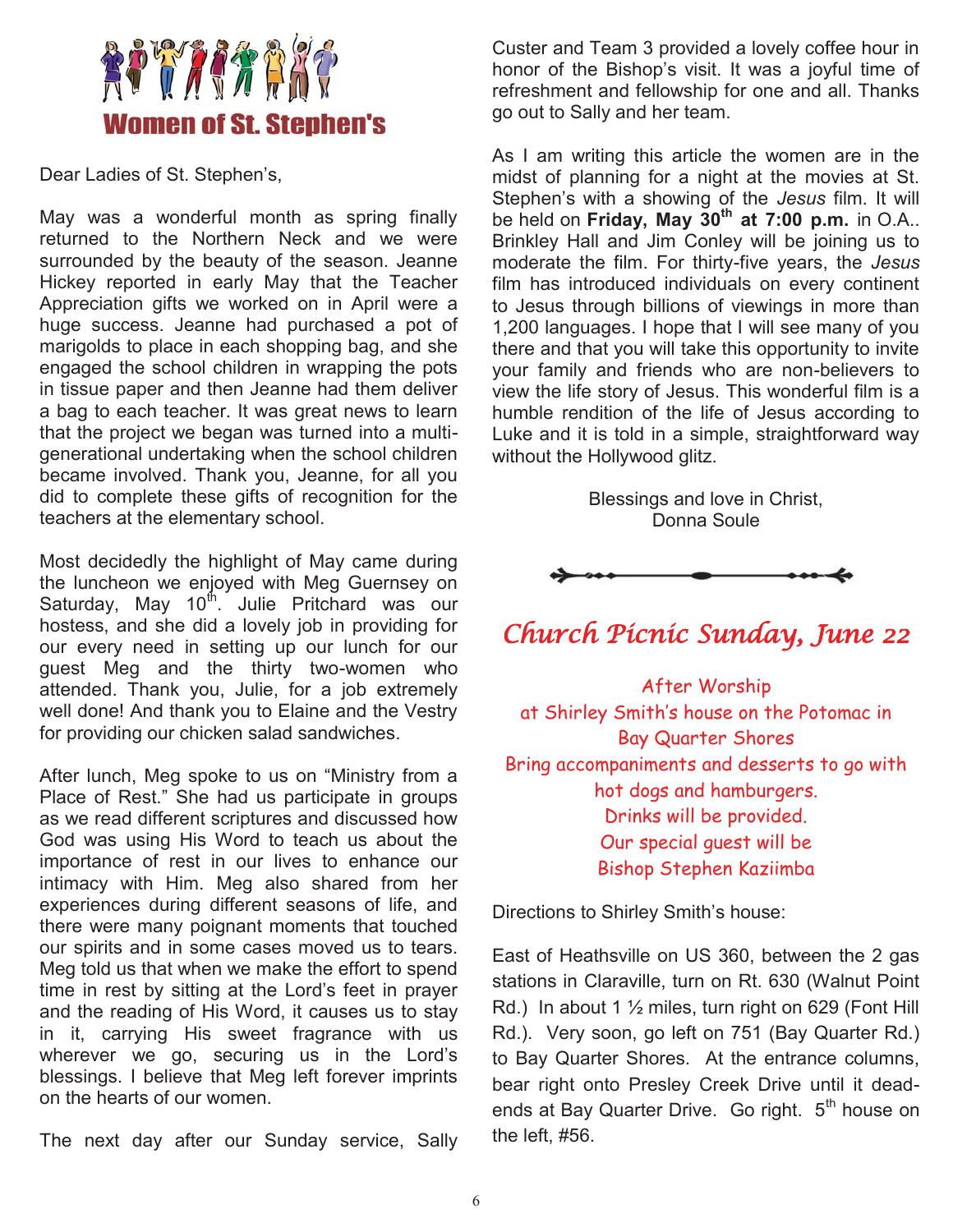# St. Stephen ' s Hospitality Teams

We welcome Wendy Smith to Team 3.

#### It's time to change team captains. Please call Suzy Norman if you can help. Thank You!

#### **Team 1**

Marie Carstensen Dixie Goertemiller Joy Gwaltney Jeanne Hickey Judy LeHardy Lucy Logan Ingrid Manson Gayle Marston Denise McCarthy Constance McDearmon Marion Mitchell Margaret Radcliffe Susan Read Barbara Seed Sandi Ward

#### **Team 2**

Charlaine Andrulot Jan Beckett Joan Blackstone Betty Cralle Jeanette Cralle Pat Dalzell Betty Dillingham Pauline Edmonds Ruth Franck Irene Haley Nina Martin Julie Pritchard Susan Saunders Priscilla Williams Laura Woodard

#### **Team 3**  Corinne Anthony Lynne Cerar Lyn Conley Sally Custer Melinda Floom Ellie Knight Langley Lewis Doris Myers Elaine Price Eleanor Semerjian Wendy Smith Donna Soule Phyllis TeStrake Virginia Townshend Jinky Wrightson Lynn York

#### **Team 4**

Anna Brennan Agnes Burke Connie de Bordenave Gail Gillan Charlotte Hundley Alison Kimmitt Lyn Neira Suzy Norman Judy Raspberry Barbara Ressler Pam Smith Bertie Strange Mary Swann Susan Thomas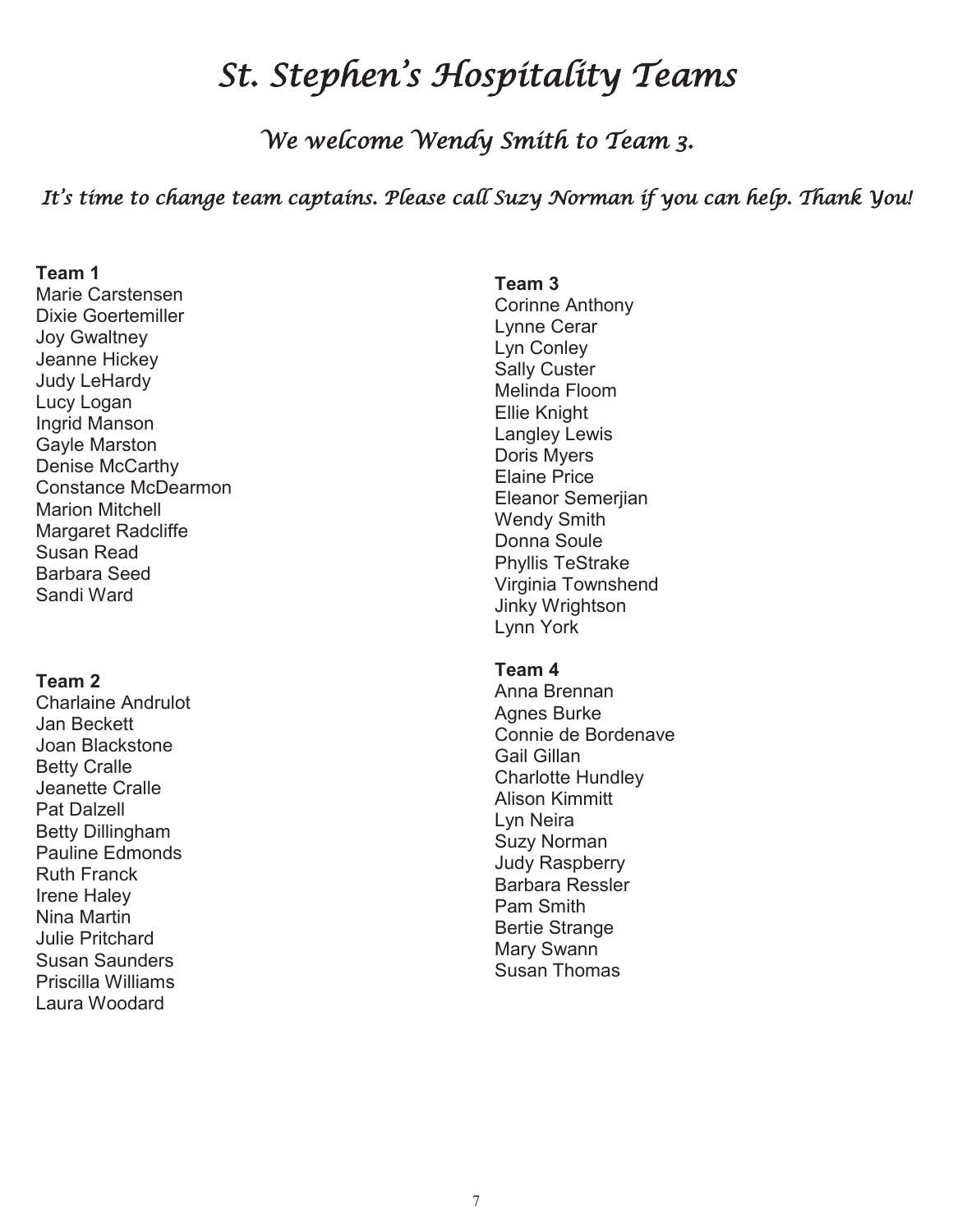### Unexpected Miracles

Mo Dillingham

I've grown accustomed to our little Northern Neck area where small town expectations are the norm along with the friendly and open greetings when chance meeting someone. But when I return to the more densely populated areas of Virginia my old reticence at eye contact returns and I seek to just be alone in my thoughts. That was the situation when I recently drove my wife to her checkup appointment at the hospital near Mechanicsville. While waiting for the nurse to return and tell me of the conclusion of the tests, I waited in the public area. I dropped my head and closed my eyes to avoid unwanted conversation with strangers and was successful until I mistook a call for someone else as being for me. An elderly lady (around my age of course) who had seated herself next to me, while she too waited, began to advise me on how to determine if I was being called. That broke the ice and she began asking if I was there for procedures, etc. After my explanation, she was free to expound on her experiences, experiences which turned out to be quite extraordinary.

On her second bypass surgery there had been some complications and she was left in a coma for seven days. A nurse happened to notice toward the end of that period that her patient seemed to be praying and was in considerable distress, probably with some indications provided by those tubes and wires hooked up to alarms. The alert was duly acknowledged and they proceeded to check her closely and found internal bleeding which would have meant her death. My new friend said that the problem was somehow resolved in time. She then related her experience while under the coma: *"I recall that at one point the nurse was whispering something in my ear. I then heard a loud and booming voice say 'This is not your time, you must go back' and I said that I didn't want to go back. The voice reiterated its command." My friend said that she then fully awakened and proceeded to get up to go home, feeling fully recovered. She then exclaimed that "Before the experience I had always been afraid of my surgeries but now I am not afraid anymore."* 

We then spoke of what a miracle this was and how gracious and wonderful is God. Of course, then I had to relate my miracle. I said "I have a miracle, too!" The story of my reconciliation with my son after thirty years was what I presented as my miracle. It was then that I lost all control of my emotions with tears streaming down at the glory of our two miracles. The lady's husband then returned from his procedure and she arose to leave, but not before giving me a big hug and "God bless you."

In Him there are no strangers.

# Praying The Land Schedule

| June             |                                    |  |  |  |
|------------------|------------------------------------|--|--|--|
| $1 - 7$          | <b>Spiritual Friends</b>           |  |  |  |
| $8 - 14$         | <b>Intercessory Prayer Group</b>   |  |  |  |
| $15 - 21$        | Vestry                             |  |  |  |
| 22-28            | <b>Women's Ministry</b>            |  |  |  |
| 29-July 5        | <b>Tuesday Prayer Breakfast</b>    |  |  |  |
| July             |                                    |  |  |  |
| $6 - 12$         | Fishermen                          |  |  |  |
| $13 - 19$        | <b>Merry Point Bible Study</b>     |  |  |  |
| 20-26            | <b>Tuesday Evening Bible Study</b> |  |  |  |
| 27-Aug. 2        | <b>Kilmarnock Home Group</b>       |  |  |  |
| <b>August</b>    |                                    |  |  |  |
| $3-9$            | Choir                              |  |  |  |
| $10 - 16$        | <b>Youth/Sunday School</b>         |  |  |  |
| $17 - 23$        | <b>Altar Guild</b>                 |  |  |  |
| 24-30            | <b>Building Committee</b>          |  |  |  |
| 31-Sept. 6       | <b>Wednesday Lunch Group</b>       |  |  |  |
| <b>September</b> |                                    |  |  |  |
| $7 - 13$         | <b>Sunday Morning Bible Study</b>  |  |  |  |
| 14-20            | <b>Intercessory Prayer Group</b>   |  |  |  |
| $21 - 27$        | Vestry                             |  |  |  |
| 28-Oct. 4        | <b>Women's Ministry</b>            |  |  |  |
|                  |                                    |  |  |  |
| <b>October</b>   |                                    |  |  |  |
| $5 - 11$         | <b>Tuesday Prayer Breakfast</b>    |  |  |  |
| $12 - 18$        | Fishermen                          |  |  |  |
| 19-25            | <b>Merry Point bible Study</b>     |  |  |  |
| 26-Nov. 1        | <b>Tuesday Evening bible Study</b> |  |  |  |
| <b>November</b>  |                                    |  |  |  |
| $2 - 8$          | <b>Kilmarnock Home Group</b>       |  |  |  |
| $9 - 15$         | Choir                              |  |  |  |
| 16-22            | <b>Youth/Sunday School</b>         |  |  |  |
| 23-29            | <b>Altar Guild</b>                 |  |  |  |
| 30-Dec. 6        | <b>Building Committee</b>          |  |  |  |
| <b>December</b>  |                                    |  |  |  |
| $7 - 13$         | <b>Wednesday Lunch Group</b>       |  |  |  |
| 14-20            | <b>Sunday morning Bible Study</b>  |  |  |  |
| 21-27            | <b>Intercessory Prayer Group</b>   |  |  |  |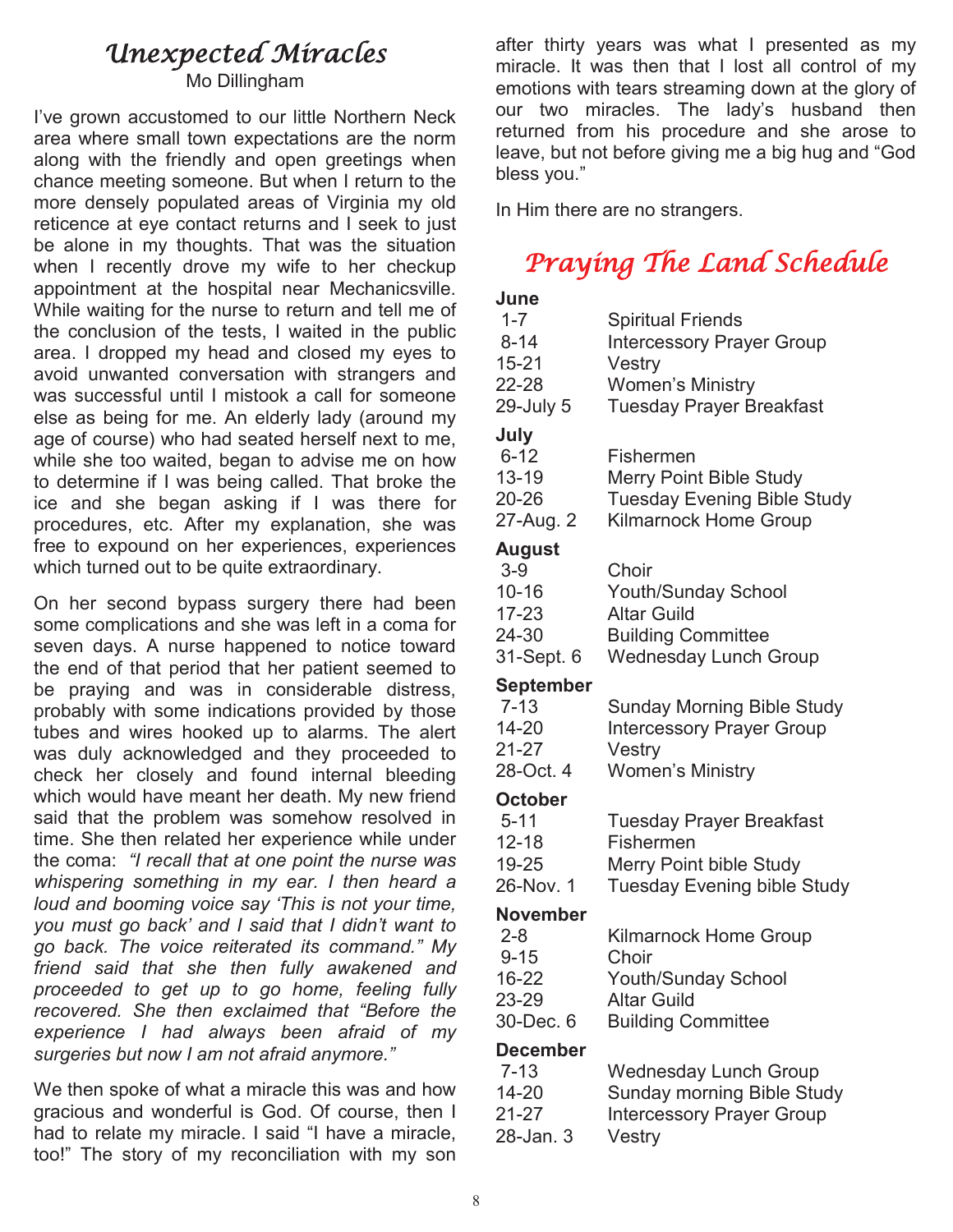### **IN THE LORD'S SERVICE**

### **Ushers**

June 1 Pam and Herb Smith<br>June 8 Jov and David Gwaltr Joy and David Gwaltney June 15 George Beckett, Ben Ward June 22 Steve proctor, Jim Logan June 29 Barbara and Dick Seed July 6 Doug Smoot, Constance McDearmon

### **Acolytes**

- June 1 Jennifer Radcliffe
- June 8 Sarah Saunders
- June 15 Chris Cralle
- June 22 Hannah Hamlett
- June 29 Marley Kimmitt
- July 6 Jennifer Radcliffe

### **Lesson Readers**

| June      | Lyn Conley (L)          |
|-----------|-------------------------|
|           | Betty Dillingham (P)    |
| June<br>8 | Ruth Franck (L)         |
|           | Irene Haley (P)         |
| June 15   | Jeanne Hickey (L)       |
|           | Judy LeHardy (P)        |
| June 22   | Ward LeHardy (L)        |
|           | Elaine Price (P)        |
| June 29   | Julie Pritchard (L)     |
|           | Frank McCarthy (P)      |
| July 6    | Margaret Radcliffe (L)  |
|           | Constance McDearmon (P) |

### **Eucharistic Ministers**

- June 1 Suzy Norman and Elaine Price
- June 8 Phyllis TeStrake, Harrison Williams
- June 15 Priscilla Williams, Fred Woodard
- June 22 Irene Haley, Ward LeHardy
- June 29 Lucy Logan, Frank McCarthy July 6 Constance McDearmon,
	- Tony Blackstone

### **Altar Guild**

June Betty Cralle, Barbara Seed, Dana Bloom July Julie Pritchard, Ruth Franck Susan Thomas

### **Nursery**

June 1 Betty Cralle<br>June 8 Constance r Constance mcDearmon June 15 Saunee Hamlett June 22 Jeanette Cralle June 29 Margaret Radcliffe July 6 Betty Cralle

### **Coffee Hour**

| June 1  | Suzy & Bob Norman and Marie<br>Carstensen |
|---------|-------------------------------------------|
| June 8  | Lyn & Art Neira                           |
| June 15 | Pauline & Bobby Edmonds                   |
| June 22 | Virginia & Laddie Townshend               |
| June 29 | Marion Mitchell, Margaret Radcliffe       |
| July 6  | <b>Charlaine &amp; Bill Andrulot</b>      |



| June 1  | Lynn York                     |
|---------|-------------------------------|
| June 6  | Susan Read                    |
| June 10 | Melissa Cerar                 |
| June 12 | <b>Bill Powers, Bob David</b> |
| June 15 | Sophia Hamlett                |
| June 18 | <b>Fred Wimberly</b>          |
| June 20 | Tommy & Timothy Kimmitt       |
| June 21 | Lyn Conley                    |
| June 22 | Lisa Carson                   |
| June 23 | Lynne Cerar                   |
| June 25 | David Burke                   |
| June 28 | Judy LeHardy, Jeanne Hickey   |
|         |                               |



- June 5 Katrina and Daniel Mochamps
- June 7 Ellie and Max Knight
- June 8 Laura and Fred Woodard<br>June 9 Sandra and Ben Ward
	- Sandra and Ben Ward
- June 11 Ingrid and Hunter Manson
- June 17 Gayle and Sam Marston
- June 24 Tom & Elaine Price; Priscilla and Harrison Williams

*O God, grant that the wills of this man and this woman may be so knit together in Your will, and their spirits in Your Spirit, that they grow in love and peace with You and one another in all the days of their lives. Amen.*